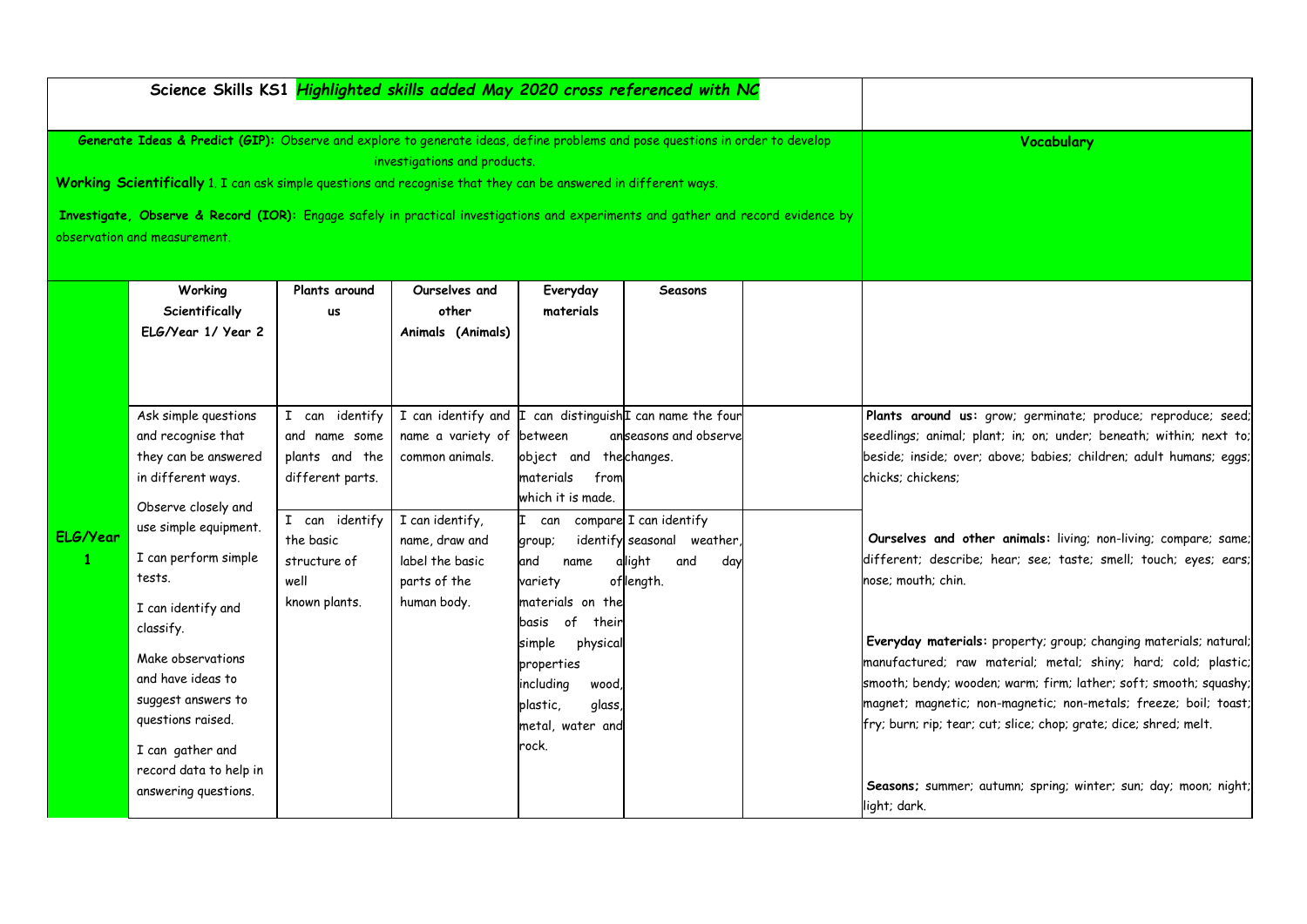|        |                        |                   | I can describe and                                           | I can describe                  |                            |                                                                  |
|--------|------------------------|-------------------|--------------------------------------------------------------|---------------------------------|----------------------------|------------------------------------------------------------------|
|        |                        |                   | compare the                                                  | the<br>simple                   |                            |                                                                  |
|        |                        |                   | structure of a                                               | physical                        |                            |                                                                  |
|        |                        |                   | variety of common                                            | properties of                   |                            |                                                                  |
|        |                        |                   | animals (fish,                                               | variety<br>of                   |                            |                                                                  |
|        |                        |                   | amphibians,                                                  | everyday                        |                            |                                                                  |
|        |                        |                   | reptiles, birds &                                            | materials.                      |                            |                                                                  |
|        |                        |                   |                                                              |                                 |                            |                                                                  |
|        |                        |                   | mammals including                                            |                                 |                            |                                                                  |
|        |                        |                   | pets).                                                       |                                 |                            |                                                                  |
|        | Working                | <b>Y2 Plants</b>  | Be                                                           | Uses of                         | Living things and          |                                                                  |
|        | Scientifically         |                   | <b>Healthy/Animals</b>                                       | Everyday                        | their habitats             |                                                                  |
|        | ELG/Year 1/ Year 2     |                   |                                                              | Materials                       |                            |                                                                  |
|        |                        |                   |                                                              |                                 |                            |                                                                  |
|        | Ask simple questions   | I can observe     | I can describe the $\ $ I can identify and I can explore and |                                 |                            | Plants: seeds; bulb; water; light; temperature; growth.          |
|        | and recognise that     | describe<br>and   | basic                                                        | needs compare the uses compare  | the                        |                                                                  |
|        | they can be answered   | how seeds and     | animals                                                      | and of a variety of differences |                            |                                                                  |
|        | in different ways.     | bulbs grow into   | humans need to everyday                                      |                                 | between things that        | Be healthy/animals; survival; water; air; food; adult; baby;     |
|        | Observe closely and    | mature plants.    | survive.                                                     | materials,                      | are living, dead, and      | offspring; kitten; calf; puppy; exercise; hygiene.               |
|        |                        |                   |                                                              | including                       | wood, things that have     |                                                                  |
|        | use simple equipment.  |                   |                                                              | metal,                          | plastic, never been alive. |                                                                  |
|        | I can perform simple   |                   |                                                              | glass, brick, rock,             |                            | Uses of everyday materials: hard; soft; stretchy; stiff; shiny;  |
|        | tests.                 |                   |                                                              | paper<br>and                    |                            | dull; rough; smooth; bendy; waterproof; absorbent; opaque;       |
|        | I can identify and     |                   |                                                              | cardboard.                      |                            | transparent; brick; paper; fabric; squashing; bending; twisting; |
| Year 2 | classify.              |                   |                                                              |                                 |                            | stretching; elastic; foil.                                       |
|        |                        |                   |                                                              | I can find out                  |                            |                                                                  |
|        | Make observations      |                   |                                                              | how the shapes                  |                            |                                                                  |
|        | and have ideas to      |                   |                                                              | of solid objects                |                            | Living things and their habitats: living; dead; habitat; energy; |
|        | suggest answers to     |                   |                                                              | can be changed                  |                            | food chain; predator; prey; woodland; pond; desert.              |
|        | questions raised.      |                   |                                                              | squashing,<br>by                |                            |                                                                  |
|        | gather and<br>I can    |                   |                                                              | twisting, bending               |                            |                                                                  |
|        | record data to help in |                   |                                                              | and stretching.                 |                            |                                                                  |
|        | answering questions.   | I can describe    | I can describe the                                           |                                 |                            |                                                                  |
|        |                        | how plants need   | of<br>importance                                             |                                 |                            |                                                                  |
|        |                        | water, warmth     | exercise<br>and                                              |                                 |                            |                                                                  |
|        |                        | and light to grow | eating healthy.                                              |                                 |                            |                                                                  |
|        |                        |                   |                                                              |                                 |                            |                                                                  |
|        |                        | healthy<br>into   |                                                              |                                 |                            |                                                                  |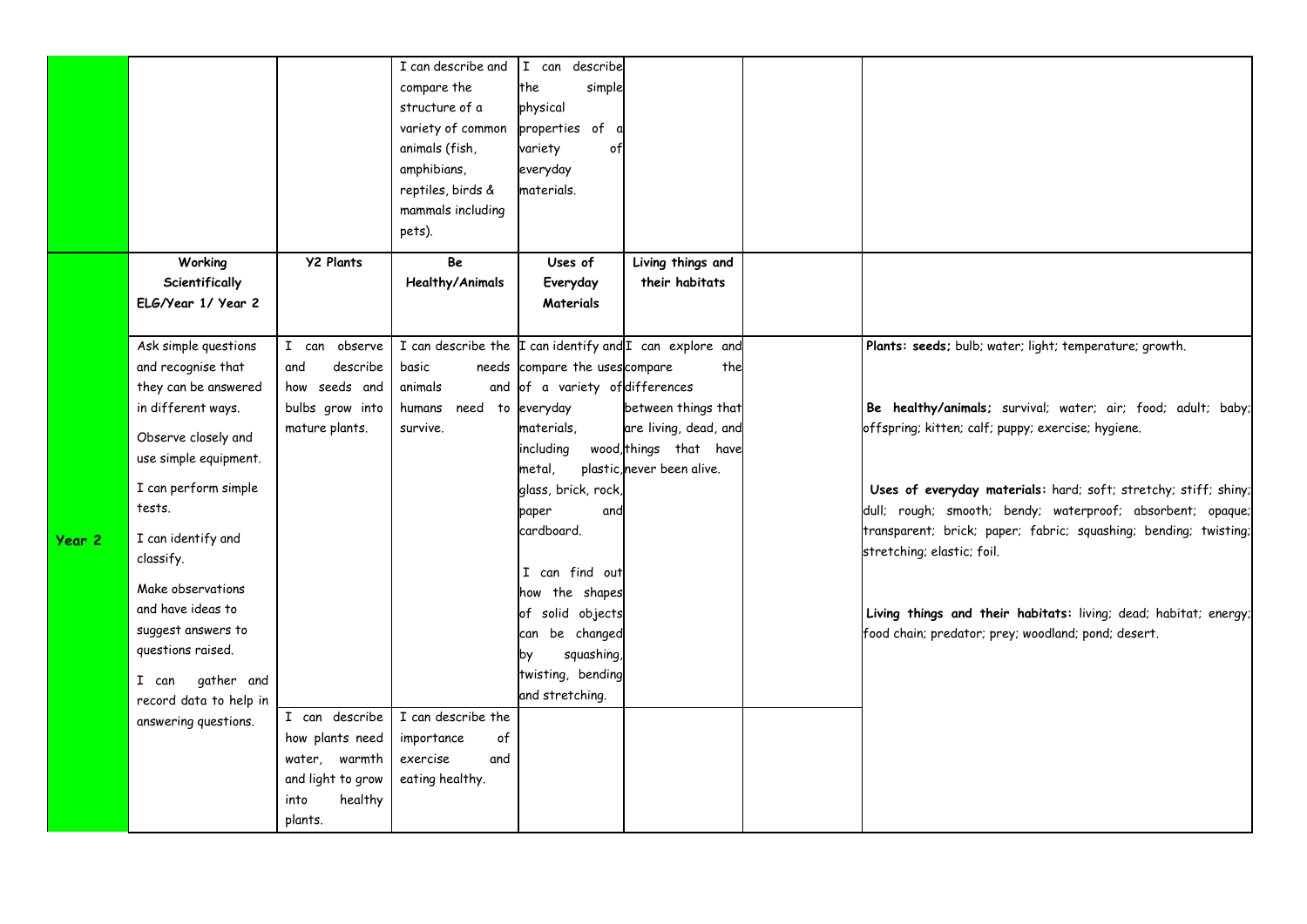|        |                                                                              |                                                       |                                                           |                 | $\mathbf I$<br>can<br>identify and<br>name<br>$\mathfrak a$<br>variety<br>$\mathfrak{o}\mathsf{f}$<br>plants<br>and<br>animals<br>in<br>their<br>habitats,<br>including<br>micro-<br>habitats |                                 |                                                                                                                                                                                                      |  |
|--------|------------------------------------------------------------------------------|-------------------------------------------------------|-----------------------------------------------------------|-----------------|-----------------------------------------------------------------------------------------------------------------------------------------------------------------------------------------------|---------------------------------|------------------------------------------------------------------------------------------------------------------------------------------------------------------------------------------------------|--|
|        |                                                                              |                                                       |                                                           |                 | $\mathbf I$<br>can<br>describe how                                                                                                                                                            |                                 |                                                                                                                                                                                                      |  |
|        |                                                                              |                                                       |                                                           |                 | animals<br>obtain their<br>from<br>food                                                                                                                                                       |                                 |                                                                                                                                                                                                      |  |
|        |                                                                              |                                                       |                                                           |                 | and<br>plants<br>other<br>animals,<br>the<br>using                                                                                                                                            |                                 |                                                                                                                                                                                                      |  |
|        |                                                                              |                                                       |                                                           |                 | idea of a<br>simple food<br>chain,<br>and                                                                                                                                                     |                                 |                                                                                                                                                                                                      |  |
|        |                                                                              |                                                       |                                                           |                 | identify and<br>name<br>different                                                                                                                                                             |                                 |                                                                                                                                                                                                      |  |
|        |                                                                              |                                                       |                                                           |                 | sources of<br>food.                                                                                                                                                                           |                                 |                                                                                                                                                                                                      |  |
|        | Working<br>Scientifically                                                    | <b>Y3 Plants</b>                                      | Animals                                                   | Rocks           | Light                                                                                                                                                                                         | Forces and<br>Magnets           |                                                                                                                                                                                                      |  |
| Year 3 | Y3/4                                                                         |                                                       |                                                           |                 |                                                                                                                                                                                               |                                 |                                                                                                                                                                                                      |  |
|        | relevant<br>$\mathbf{I}$<br>can<br>questions and using<br>different types of | I can identify<br>and describe the<br>functions<br>of | I can identify that<br>humans and some<br>animals<br>have | and<br>together |                                                                                                                                                                                               | in order to see contact between | I can compare I can recognise I can notice that Plants: air; water; light; nutrients; soil; reproduction;<br>groupthat we need light some forces need transportation; dispersal; pollination; flower |  |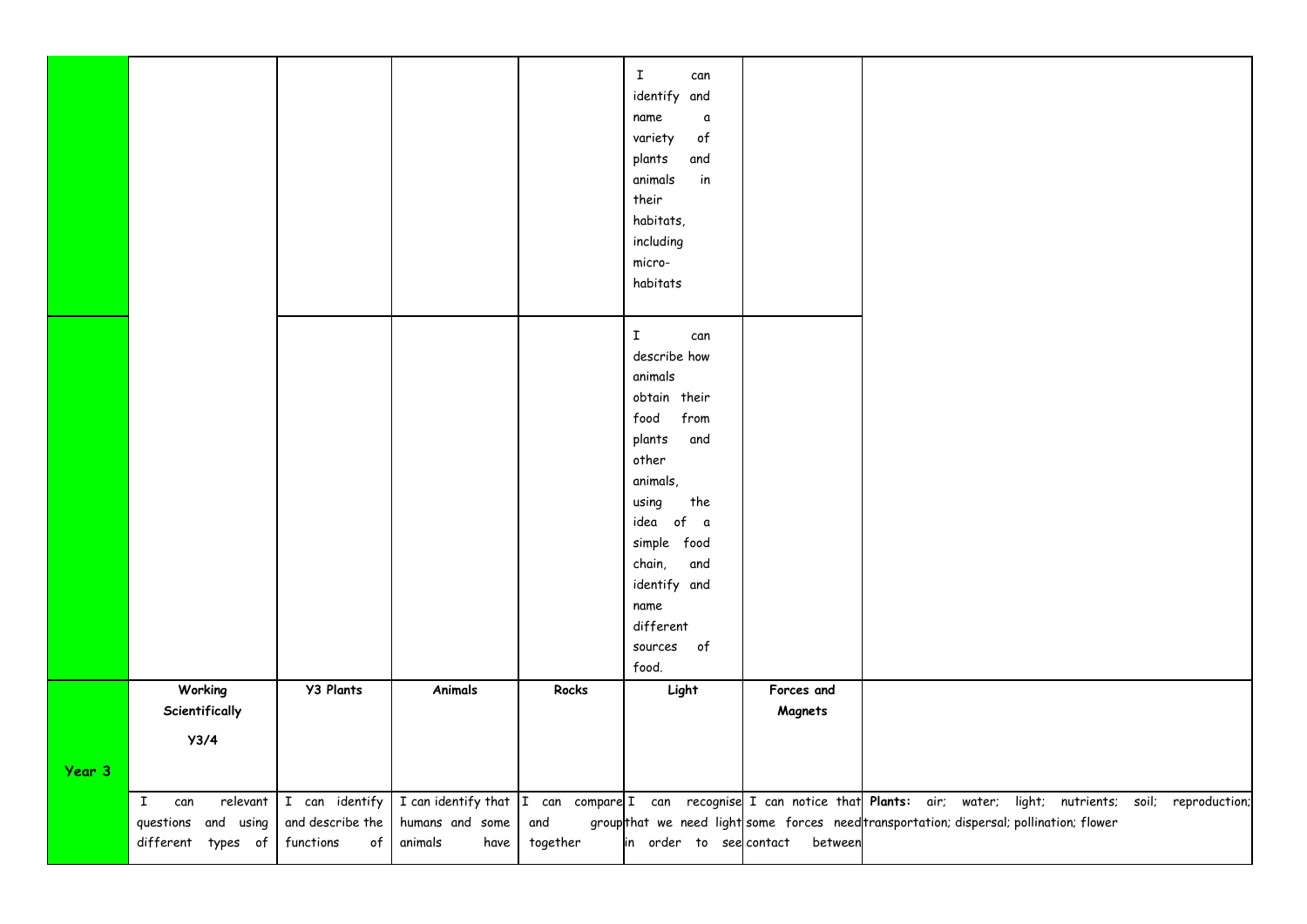| scientific enquiries to | different parts                    | skeletons<br>and   |                         | different kindsthings and that two objects, but |                                      |                                                                                                                      |
|-------------------------|------------------------------------|--------------------|-------------------------|-------------------------------------------------|--------------------------------------|----------------------------------------------------------------------------------------------------------------------|
| answer them.            | flowering<br>of                    | muscles<br>for     |                         | of rocks on the dark is the absence magnetic    | forces                               |                                                                                                                      |
|                         | roots;<br>plants:                  | support,           | basis of theirof light. |                                                 | αt<br>can<br>act                     |                                                                                                                      |
| I can set up simple     | stem/trunk;                        | protection<br>and  | appearance and          |                                                 | distance.                            | Animals: movement; muscles; bones; skull; nutrition; skeletons.                                                      |
| practical<br>enquiries  | leaves<br>and                      | movement.          | simple physical         |                                                 |                                      |                                                                                                                      |
| comparative and fair    | flowers.                           |                    | properties.             | I can notice that I can observe how             |                                      |                                                                                                                      |
| tests.                  |                                    | I can name         |                         |                                                 | ight is reflected magnets attract or |                                                                                                                      |
|                         | I can explore                      | different parts of |                         | from surfaces.                                  | repel each other                     |                                                                                                                      |
| I can make systematic   | the                                | humans and animal  | can recognise           |                                                 |                                      | and attract some Rocks: fossils; soils; sandstone; granite; marble; pumice; cyrstals;                                |
| and<br>careful          | requirements of                    | bodies.            | that soils are          |                                                 | materials and notabsorbent.          |                                                                                                                      |
| observations<br>and,    | plants for life                    |                    |                         | made from rocks I can recognise others.         |                                      |                                                                                                                      |
| appropriate,<br>where   | and growth (air,                   |                    | and                     | organicthat light from the                      |                                      |                                                                                                                      |
| taking<br>accurate      | light,<br>water,                   | I can explain the  | matter.                 | can<br>sun                                      | be I can compare and                 |                                                                                                                      |
| measurements<br>using   | nutrients from                     | nutritional needs  |                         | dangerous and that group together               |                                      |                                                                                                                      |
| standard units, using a | soil, and room to                  | of humans and      |                         |                                                 |                                      | I can describe in there are ways to variety of everyday Light: light; shadows; mirror; reflective; dark; reflection. |
| range of equipment,     | grow) and how                      | some animals and   | simple terms            | protect our eyes.                               | materials on the                     |                                                                                                                      |
| including               | they vary from                     | that they cannot   | how fossils are         |                                                 | basis of whether                     |                                                                                                                      |
| thermometers<br>and     | plant to plant.                    | make their own     | formed when             | I can recognise that they are attracted         |                                      |                                                                                                                      |
| data loggers.           |                                    | food; they get     | things that have        | shadows are formed to a magnet, and             |                                      |                                                                                                                      |
|                         |                                    | nutrition from     | lived are               | when the light from identify                    |                                      | some Forces and magnets: magnetic; force; contact; attract; repel;                                                   |
| I can gather, record,   | I can investigate                  | what they eat.     | trapped within          |                                                 |                                      | a light source is magnetic materials. friction; poles; push; pull                                                    |
| classify and present    | the way in which                   |                    | a rock.                 | blocked by a solid                              |                                      |                                                                                                                      |
| data in a variety of    | water<br>is                        |                    |                         | object.                                         | I can compare how                    |                                                                                                                      |
| ways to help answer     | transported                        |                    |                         |                                                 | things move on                       |                                                                                                                      |
| questions.              | within plants.                     |                    |                         | I can find patterns different surfaces.         |                                      |                                                                                                                      |
|                         |                                    |                    |                         | that determine the                              |                                      |                                                                                                                      |
| I can record findings   |                                    |                    |                         | size of shadows and $_{\rm I}$ $_{\rm can}$     | describe                             |                                                                                                                      |
| using simple scientific | I can explore                      |                    |                         | how they change.                                | magnets as having                    |                                                                                                                      |
| language,<br>drawings,  | the part that                      |                    |                         |                                                 | two poles.                           |                                                                                                                      |
| labelled<br>diagrams    | flowers play in                    |                    |                         |                                                 |                                      |                                                                                                                      |
| keys, bar charts and    | the lifecycle of                   |                    |                         |                                                 | I<br>predict<br>can                  |                                                                                                                      |
| tables                  | flowering plants,                  |                    |                         |                                                 | whether<br>two                       |                                                                                                                      |
|                         | including                          |                    |                         |                                                 | magnets will attract                 |                                                                                                                      |
|                         | pollination, seed<br>formation and |                    |                         |                                                 | or repel each other,                 |                                                                                                                      |
|                         |                                    |                    |                         |                                                 | depending on which                   |                                                                                                                      |
|                         | seed dispersal.                    |                    |                         |                                                 | poles are facing.                    |                                                                                                                      |
|                         |                                    |                    |                         |                                                 |                                      |                                                                                                                      |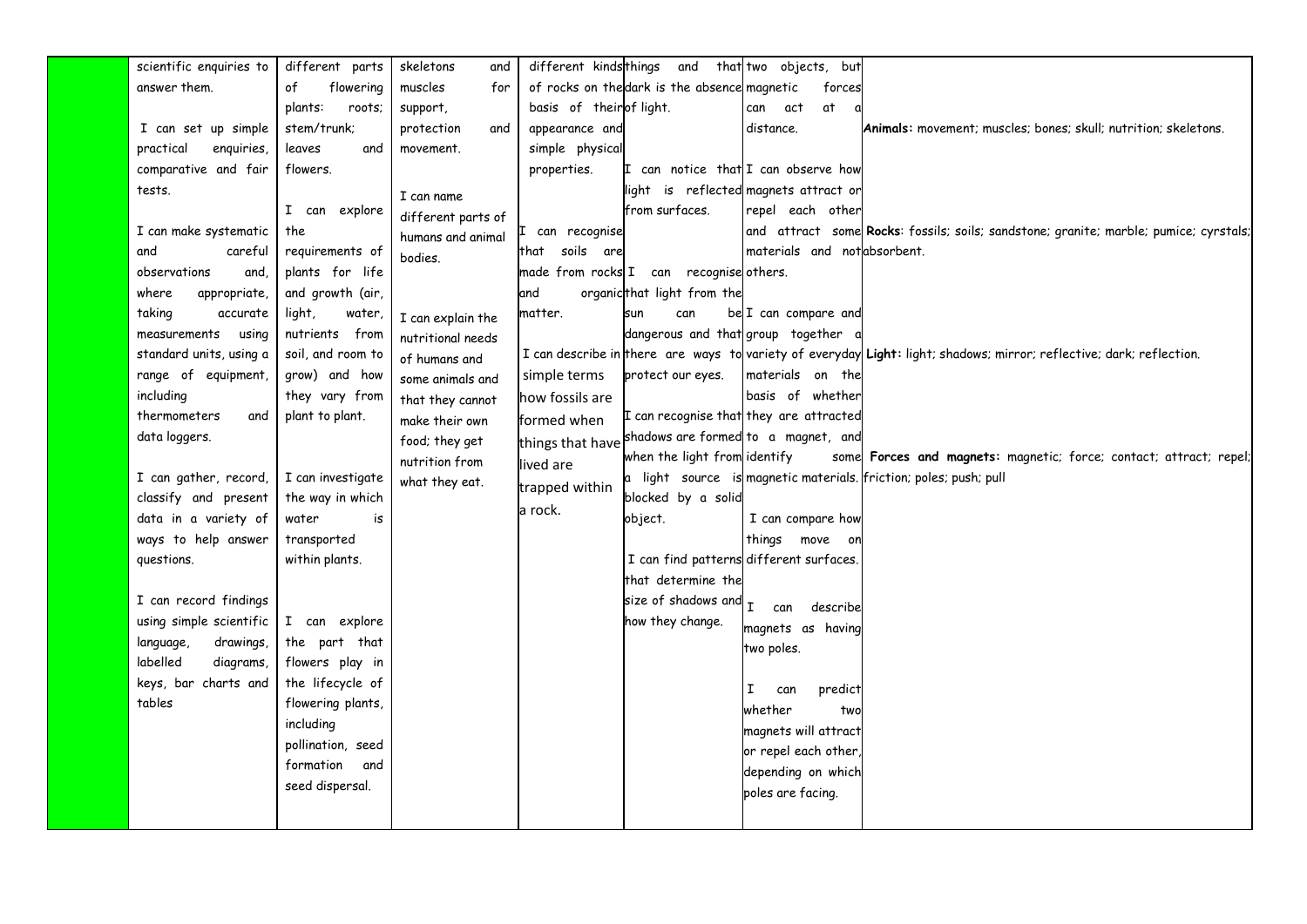|        | Working                         | <b>Y4 All Living</b>               | Animals             | States of                                       | Music/sound                           | Electricity                           |                                                                                         |
|--------|---------------------------------|------------------------------------|---------------------|-------------------------------------------------|---------------------------------------|---------------------------------------|-----------------------------------------------------------------------------------------|
|        | Scientifically Y3/4             | <b>Things</b>                      |                     | Matter                                          |                                       |                                       |                                                                                         |
|        | I can report on                 | I can explore                      | I can describe the  | can compare                                     | I can identify how I can              |                                       | identify All living things: vertebrates; fish; amphibians; reptiles;                    |
| Year 4 | findings from                   | and<br>use                         | simple functions    | and group                                       |                                       |                                       | sounds are made, common appliances birds; mammals; invertebrates; snails; slugs; worms; |
|        | enquiries                       | classification                     | of the basic parts  | materials                                       | associating some of that              | run                                   | <sup>on</sup> spiders; insects; environment; habitats.                                  |
|        | (oral/written                   | help<br>keys<br>to                 | of the digestive    | together,                                       | them                                  | with electricity.                     |                                                                                         |
|        | explanations,                   | identify<br>group,                 | system in humans.   | according to                                    | something vibrating.                  |                                       |                                                                                         |
|        | displays/presentations          | and<br>name<br>a                   |                     | whether they are                                |                                       |                                       |                                                                                         |
|        | of results and                  | variety of living                  |                     | solids, liquids or                              |                                       | I can construct                       | Animals: mouth; tongue; teeth; oesophagus; stomach;                                     |
|        | conclusions).                   | things.                            | I can identify the  | gases.                                          | recognise simple<br>I.<br>can         |                                       | series small intestine; large intestine; herbivore; carnivore;                          |
|        | I can use results to            |                                    | different types of  |                                                 | that                                  |                                       | vibrations circuit, identifying canine; incisor; molar.                                 |
|        | draw simple                     |                                    | teeth in humans     |                                                 | from sounds travel and                | naming<br>its                         |                                                                                         |
|        | conclusions, make               | I can recognise                    | and their simple    | I can observe                                   | through a medium basic                | parts,                                |                                                                                         |
|        | predictions for new             | that                               | functions.          | that some                                       | to the ear.                           | including<br>cells,                   | States of matter: solid; liquid; gas; evaporation;                                      |
|        | values, suggest                 | environments                       |                     | materials change                                |                                       | wires,<br>bulbs                       | condensation; particles; temperature; freezing; heating.                                |
|        | improvements and                | can change and                     |                     | state when they                                 |                                       | switches<br>and                       |                                                                                         |
|        | raise further                   | that this can                      | I can construct     | are heated or                                   | I can find patterns buzzers.          |                                       |                                                                                         |
|        | questions.                      | sometimes pose                     | and interpret a     | cooled, and                                     | between the pitch                     |                                       |                                                                                         |
|        |                                 | dangers to living                  | variety of food     | measure or                                      | of a sound<br>and                     |                                       | Music/sound: volume; vibration; wave; pitch; tone;                                      |
|        | I can use results to            | things.                            | chains, identifying | research the                                    | of<br>thelI<br>features               | can                                   | identifyspeaker.                                                                        |
|        | draw simple                     |                                    | producers,          | temperature at                                  | object                                | that whether or not                   |                                                                                         |
|        | conclusions, make               |                                    | predators and       | which this                                      | produced it.                          | lamp will light in a                  |                                                                                         |
|        | predictions for new             |                                    | their prey.         | happens in                                      |                                       | simple<br>series                      | Electricity: cells; wires; bulbs; switches; buzzers;                                    |
|        | values, suggest                 | I can explore                      |                     | degrees Celsius.                                | I can find patterns circuit,          |                                       | based on battery; circuit; series; conductors; insulators.                              |
|        | improvements and                | and use                            |                     |                                                 | between the volume whether or not the |                                       |                                                                                         |
|        | raise further                   | classification                     |                     | I can describe in                               | of a sound and the lamp is part of a  |                                       |                                                                                         |
|        | questions.                      | keys to help                       |                     | simple terms the strength of                    |                                       | the complete loop with                |                                                                                         |
|        |                                 | group, identify                    |                     | states of matter                                | vibrations                            | that the battery.                     |                                                                                         |
|        |                                 | and name a                         |                     | of solids, liquids                              | produced it.                          |                                       |                                                                                         |
|        | I can identify                  | variety of living                  |                     | and gases.                                      |                                       |                                       |                                                                                         |
|        | differences,                    | things in their<br>local and wider |                     |                                                 | I can recognise                       | can recognise<br>T.                   |                                                                                         |
|        | similarities or changes         |                                    |                     | I can identify the                              | that sounds get                       | that a switch                         |                                                                                         |
|        | related to simple               | environment.                       |                     | part played by                                  | fainter as the                        | opens and closes a                    |                                                                                         |
|        | scientific ideas and            |                                    |                     | evaporation and                                 | distance from the                     | circuit<br>ana<br>associate this with |                                                                                         |
|        | processes.                      |                                    |                     | condensation in                                 | sound source                          |                                       |                                                                                         |
|        | 9. I can use<br>straightforward |                                    |                     | the water cycle<br>and associate the increases. |                                       | whether or not a                      |                                                                                         |
|        | scientific evidence to          |                                    |                     | rate of                                         |                                       | lamp lights in a<br>series            |                                                                                         |
|        |                                 |                                    |                     |                                                 |                                       | simple                                |                                                                                         |
|        | answer questions or to          |                                    |                     | evaporation with                                |                                       | circuit.                              |                                                                                         |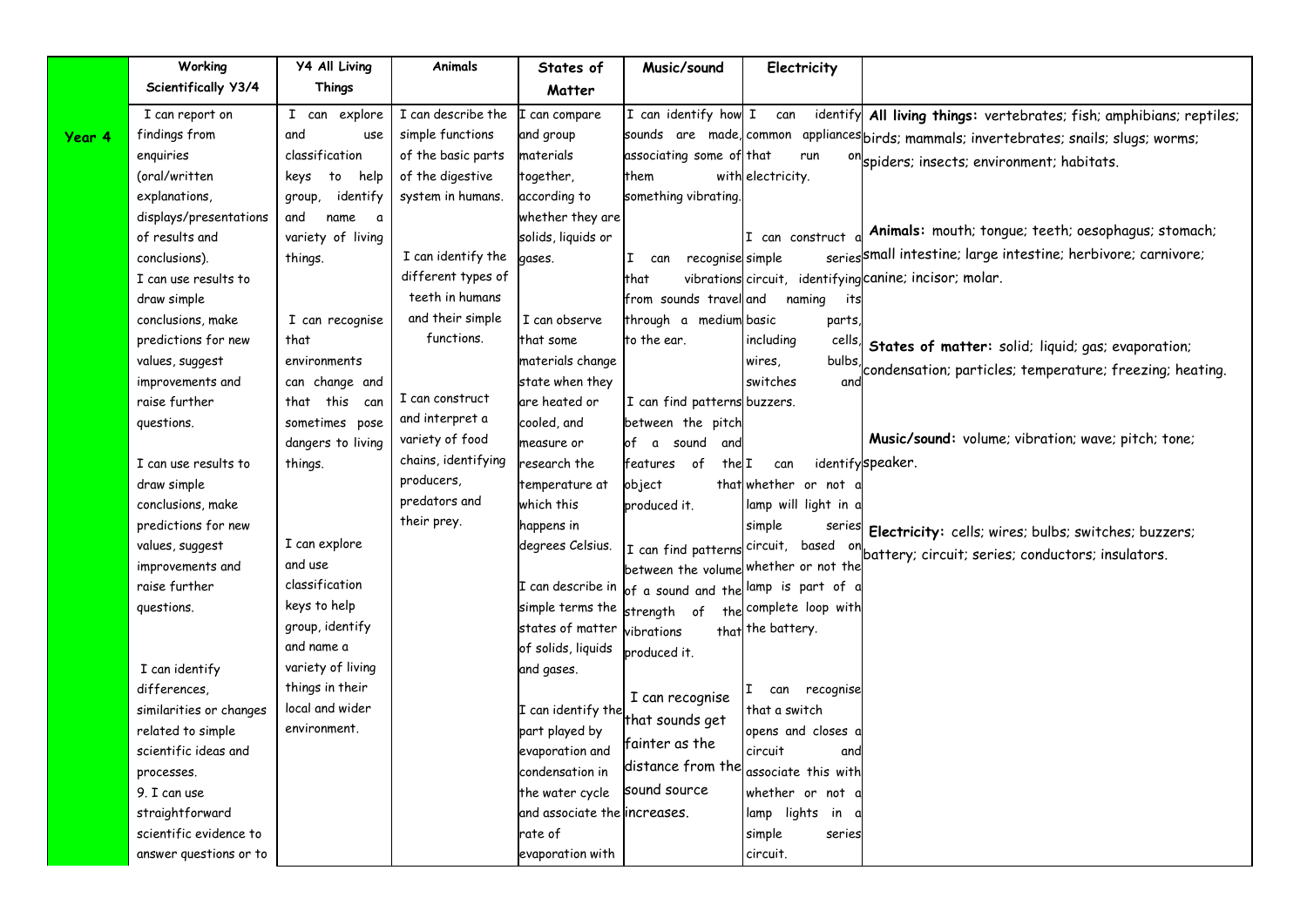|        | support their findings. |                      |                                          | temperature.            |                                         |                         |                                                            |
|--------|-------------------------|----------------------|------------------------------------------|-------------------------|-----------------------------------------|-------------------------|------------------------------------------------------------|
|        |                         |                      |                                          |                         |                                         |                         |                                                            |
|        |                         |                      |                                          |                         |                                         | recognise<br>II.<br>can |                                                            |
|        |                         |                      |                                          |                         |                                         | common<br>some          |                                                            |
|        |                         |                      |                                          |                         |                                         | conductors<br>and       |                                                            |
|        |                         |                      |                                          |                         |                                         | insulators.<br>and      |                                                            |
|        |                         |                      |                                          |                         |                                         | associate<br>metals     |                                                            |
|        |                         |                      |                                          |                         |                                         | being<br>with<br>qood   |                                                            |
|        |                         |                      |                                          |                         |                                         | conductors.             |                                                            |
|        |                         |                      |                                          |                         |                                         |                         |                                                            |
|        | Working                 | <b>Y5 Properties</b> | Forces                                   | Living things           | Animals,                                | Earth and space         |                                                            |
|        | Scientifically Y5/6     | and Materials        |                                          |                         |                                         |                         |                                                            |
|        |                         |                      |                                          | and their               | including humans                        |                         |                                                            |
|        |                         |                      |                                          | habitats                |                                         |                         |                                                            |
|        | I can plan different    | I can use            | I can explain that $\Gamma$ can describe |                         | I can describe the                      | I can describe the      | Properties and materials: hardness; solubility;            |
| Year 5 | types of scientific     | knowledge of         | unsupported                              | the differences         | life cycle of humans movement of the    |                         | transparency; conductivity; magnetic; filter; evaporation; |
|        | enquiries to answer     | solids, liquids      | objects                                  | fall in the life cycles | and identify                            | Earth, and other        | dissolving; mixing.                                        |
|        | questions,<br>including | and gases to         | towards the Earth                        | of mammals,             | changes as humans                       | planets, relative to    |                                                            |
|        | recognising<br>and      | decide how           | because of the                           | amphibians,             | develop to old age.                     | the Sun in the solar    |                                                            |
|        | controlling variables   | mixtures might       | force of gravity                         | insects and birds.      |                                         | system.                 |                                                            |
|        | where necessary.        | be separated,        | acting<br>between                        |                         | I can explore the                       |                         | Forces: Air resistance; water resistance; friction;        |
|        |                         | including            | the Earth and the I can describe         |                         | gestation periods of I can describe the |                         | gravity; Newton; gears; pulleys.                           |
|        | I<br>take<br>can        | through              | falling object.                          |                         | the life cycles of different animals    | movement of the         |                                                            |
|        | measurements, using     | filtering, sieving   |                                          | reproduction in         | and compare them                        | Moon relative to        |                                                            |
|        | a range of scientific   | and evaporating.     | I can identify the plants and            |                         | with humans.                            | the                     | Living things and their habitats: mammal; reproduction;    |
|        | with<br>equipment,      |                      | effects of<br>air                        | animals.                |                                         | Earth.                  |                                                            |
|        | accuracy<br>increasing  | I can compare        | resistance, water                        |                         |                                         |                         | insect; amphibian; bird; offspring.                        |
|        | and precision, taking   | and group            | resistance<br>and                        |                         |                                         | I can describe the      |                                                            |
|        | repeat readings when    | together             | friction, that act                       |                         |                                         | Sun, Earth and          |                                                            |
|        | appropriate.            | everyday             | between<br>moving                        |                         |                                         | Moon as                 | Animals including humans: foetus; embryo; womb;            |
|        |                         | materials            | surfaces.                                |                         |                                         | approximately           | gestation; baby; toddler; teenager; elderly; growth;       |
|        |                         | materials on the     |                                          |                         |                                         | spherical bodies.       | development; puberty.                                      |
|        | I can record data and   | basis of their       | I can recognise                          |                         |                                         |                         |                                                            |
|        | results of increasing   | properties,          | that<br>some                             |                         |                                         | I can describe how      |                                                            |
|        | complexity<br>using     | including their      | mechanisms                               |                         |                                         | the Earth's rotation    |                                                            |
|        | scientific<br>diagrams  | hardness,            | including<br>levers,                     |                         |                                         | causes day and          | Earth and space: Earth; Sun; Moon; axis; rotation; day;    |
|        | labels,<br>and          | solubility,          | pulleys and gears                        |                         |                                         | night and the           | night; phases of the moon; star; constellation.            |
|        | classification          |                      | allow<br>smaller<br>$\mathfrak{a}$       |                         |                                         | apparent movement       |                                                            |
|        | keys,                   | transparency,        |                                          |                         |                                         |                         |                                                            |
|        | tables,<br>scatter      | conductivity         | force to have a                          |                         |                                         | of the Sun across       |                                                            |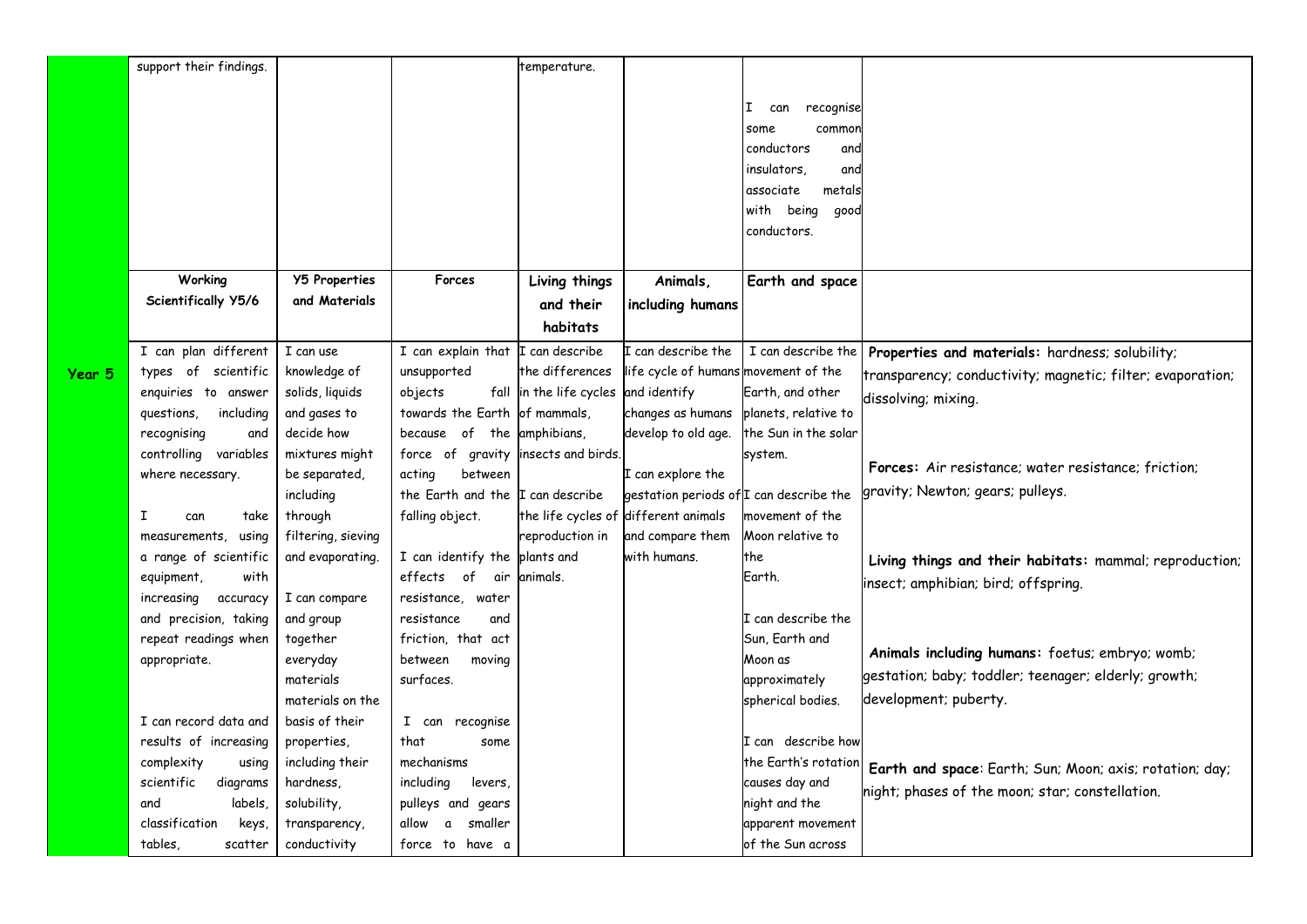|        | graphs, bar and line   | (electrical and         | greater effect. |           |             | the sky. |  |
|--------|------------------------|-------------------------|-----------------|-----------|-------------|----------|--|
|        | graphs.                | thermal), and           |                 |           |             |          |  |
|        |                        | response to             |                 |           |             |          |  |
|        |                        | magnets.                |                 |           |             |          |  |
|        | I can use test results |                         |                 |           |             |          |  |
|        | to make predictions to | I know that             |                 |           |             |          |  |
|        | further<br>up<br>set   | some materials          |                 |           |             |          |  |
|        | comparative and fair   | will dissolve in        |                 |           |             |          |  |
|        | tests.                 | liquid to form a        |                 |           |             |          |  |
|        |                        | solution, and           |                 |           |             |          |  |
|        |                        | describe how to         |                 |           |             |          |  |
|        |                        | recover a               |                 |           |             |          |  |
|        |                        | substance from          |                 |           |             |          |  |
|        |                        | a solution.             |                 |           |             |          |  |
|        |                        |                         |                 |           |             |          |  |
|        |                        |                         |                 |           |             |          |  |
| Year 5 |                        | I can explore           |                 |           |             |          |  |
|        |                        | and compare             |                 |           |             |          |  |
|        |                        | reversible and          |                 |           |             |          |  |
|        |                        | irreversible            |                 |           |             |          |  |
|        |                        | changes                 |                 |           |             |          |  |
|        |                        | demonstrating           |                 |           |             |          |  |
|        |                        | that dissolving,        |                 |           |             |          |  |
|        |                        | mixing and              |                 |           |             |          |  |
|        |                        | changes of state        |                 |           |             |          |  |
|        |                        | are reversible          |                 |           |             |          |  |
|        |                        | changes. I can          |                 |           |             |          |  |
|        |                        | explain                 |                 |           |             |          |  |
|        |                        | irreversible            |                 |           |             |          |  |
|        |                        | changes                 |                 |           |             |          |  |
|        |                        | including               |                 |           |             |          |  |
|        |                        | changes                 |                 |           |             |          |  |
|        |                        | associated with         |                 |           |             |          |  |
|        |                        | burning and the         |                 |           |             |          |  |
|        |                        | action of acid on       |                 |           |             |          |  |
|        |                        | bicarbonate of          |                 |           |             |          |  |
|        |                        | soda.                   |                 |           |             |          |  |
|        | Working                | <b>Y6 Living Things</b> | Animals         | Evolution | Electricity | Light    |  |
|        | Scientifically<br>Y5/6 |                         |                 |           |             |          |  |
|        |                        |                         |                 |           |             |          |  |